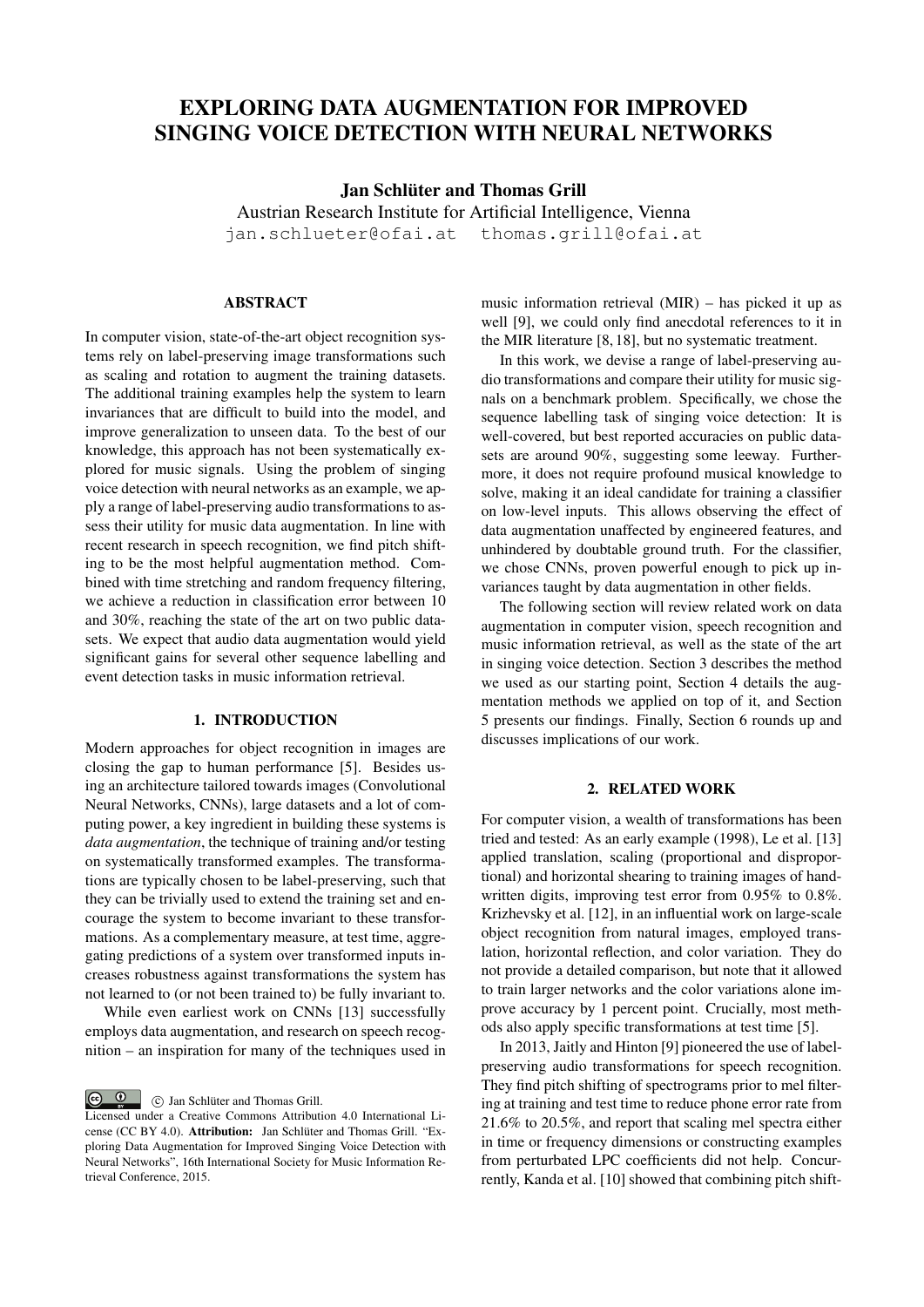ing with time stretching and random frequency distortions reduces word errors by 10%, with pitch shifting proving most beneficial and effects of the three distortion methods adding up almost linearly. Cui et al. [3] combined pitch shifting with a method transforming speech to another speaker's voice in feature space and Ragni et al. [20] combined it with unsupervised training, both targetting uncommon languages with small datasets. To the best of our knowledge, this comprises the full body of work on data augmentation in speech recognition.

In MIR, literature is even more scarce. Li and Chan [18] observed that Mel-Frequency Cepstral Coefficients are sensitive to changes in tempo and key, and show that augmenting the training and/or test data with pitch and tempo transforms slightly improves genre recognition accuracy on the GTZAN dataset. While this is a promising first step, genre classification is a highly ambiguous task with no clear upper bound to compare results to. Humphrey et al. [8] applied pitch shifting to generate additional training examples for chord recognition learned by a CNN. For this task, pitch shifting is not label-preserving, but changes the label in a known way. While test accuracy slightly drops when trained with augmented data, they do observe increased robustness against transposed input.

Current state-of-the-art approaches for singing voice detection build on Recurrent Neural Networks (RNNs). Leglaive et al. [15] trained a bidirectional RNN on mel spectra preprocessed with a highly tuned harmonic/percussive separation stage. They set the state of the art on the public Jamendo dataset [21], albeit using a "shotgun approach" of training 20 variants and picking the one performing best on the test set. Lehner et al. [16] trained an RNN on a set of five high-level features, some of which were designed specifically for the task. They achieve the second best result on Jamendo and also report results on RWC [4, 19], a second public dataset. For perspective, we will compare our results to both of these approaches.

#### 3. BASE METHOD

As a starting point for our experiments, we design a straightforward system applying CNNs on mel spectrograms.

## 3.1 Feature Extraction

We subsample and downmix the input signal to 22.05 kHz mono and perform a Short-Time Fourier Transform (STFT) with Hann windows, a frame length of 1024 and hop size of 315 samples (yielding 70 frames per second). We discard the phases and apply a mel filterbank with 80 triangular filters from 27.5 Hz to 8 kHz, then logarithmize the magnitudes (after clipping values below  $10^{-7}$ ). Finally, we normalize each mel band to zero mean and unit variance over the training set.

## 3.2 Network architecture

As is customary, our CNN employs three types of feedforward neural network layers: Convolutional layers convolving a stack of 2D inputs with a set of learned 2D kernels, pooling layers subsampling a stack of 2D inputs by taking the maximum over small groups of neighboring pixels, and dense layers flattening the input to a vector and applying a dot product with a learned weight matrix.

Specifically, we apply two  $3 \times 3$  convolutions of 64 and 32 kernels, respectively, followed by  $3\times3$  non-overlapping max-pooling, two more  $3 \times 3$  convolutions of 128 and 64 kernels, respectively, another 3×3 pooling stage, two dense layers of 256 and 64 units, respectively, and a final dense layer of a single sigmoidal output unit. Each hidden layer is followed by a  $y(x) = \max(x/100, x)$  nonlinearity [1].

The architecture is loosely copied from [11], but scaled down as our datasets are orders of magnitude smaller. It was fixed in advance and not optimized further, as the focus of this work lies on data augmentation.

#### 3.3 Training

Our networks are trained on mel spectrogram excerpts of 115 frames (~1.6 sec) paired with a label denoting the presence of voice in the central frame.

Excerpts are formed with a hop size of 1 frame, resulting in a huge number of training examples. However, these are highly redundant: Many excerpts overlap, and excerpts from different positions in the same music piece often feature the same instruments and vocalists in the same key. Thus, instead of iterating over a full dataset, we train the networks for a fixed number of 40,000 weight updates. While some excerpts are only seen once, this visits each song often enough to learn the variation present in the data. Updates are computed with stochastic gradient descent on cross-entropy error using mini-batches of 32 randomly chosen examples, Nesterov momentum of 0.95, and a learning rate of 0.01 scaled by 0.85 every 2000 updates. Weights are initialized from random orthogonal matrices [22].

For regularization, we set the target values to 0.02 and 0.98 instead of 0 and 1. This avoids driving the output layer weights to larger and larger magnitudes while the network attempts to have the sigmoid output reach its asymptotes for training examples it already got correct [14]. We found this to be a more effective measure against overfitting than L2 weight regularization. As a complementary measure, we apply 50% dropout [7] to the inputs of all dense layers.

All parameters were determined in initial experiments by monitoring classification accuracy at optimal threshold on validation data, which proved much more reliable than cross-entropy loss or accuracy at a fixed threshold of 0.5.

## 4. DATA AUGMENTATION

We devised a range of augmentation methods that can be efficiently implemented to work on spectrograms or mel spectrograms: Two are data-independent, four are specific to audio data and one is specific to binary sequence labelling. All of them can be cheaply applied on-the-fly during training (some before, some after the mel-scaling stage) while collecting excerpts for the next mini-batch, and all of them have a single parameter modifying the effect strength we will vary in our experiments.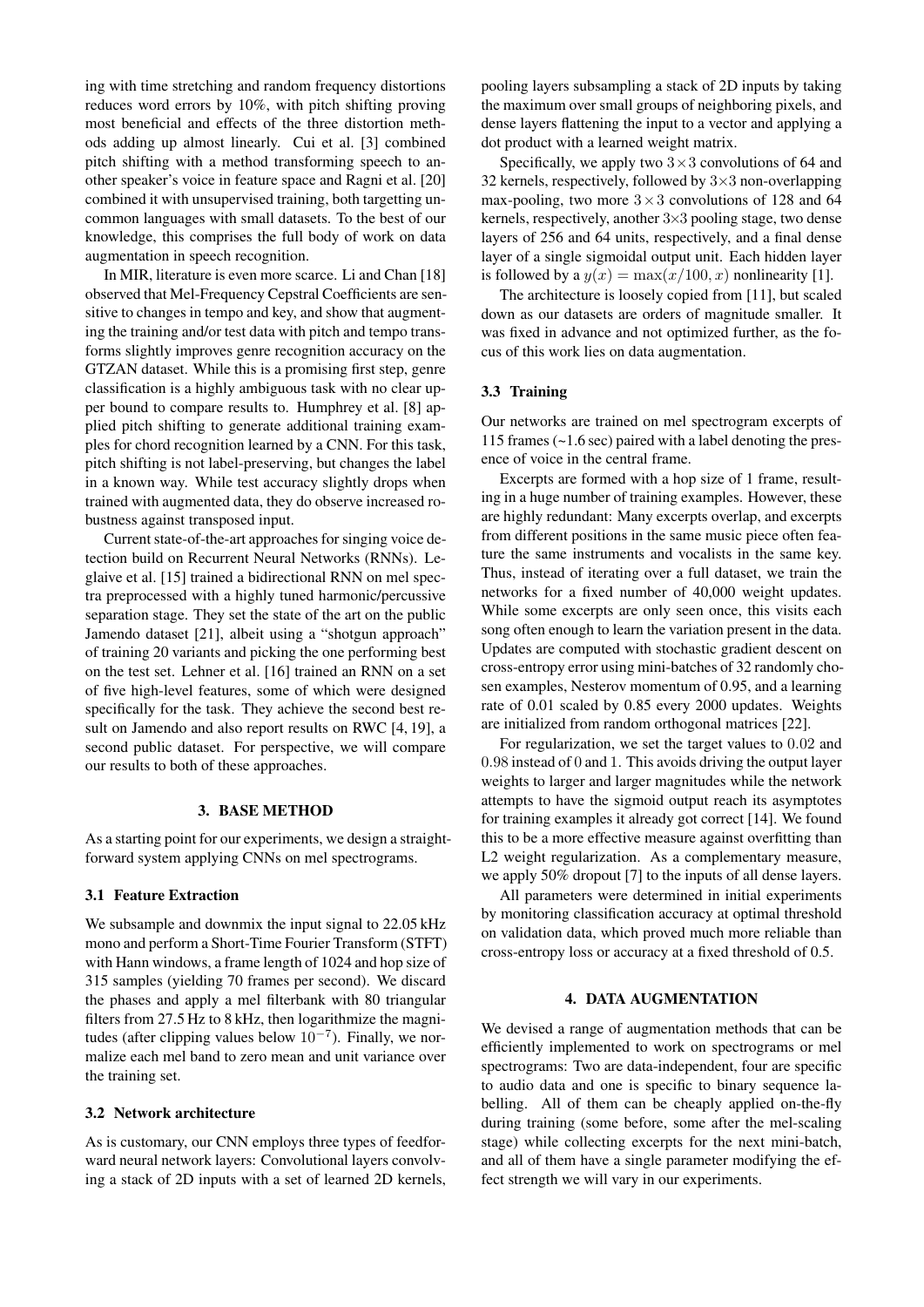

Figure 1: Illustration of data augmentation methods on spectrograms (0:23–0:27 of "Bucle Paranoideal" by LaBarcaDeSua)

#### 4.1 Data-independent Methods

An obvious way to increase a model's robustness is to corrupt training examples with random noise. We consider dropout – setting inputs to zero with a given probability – and additive Gaussian noise with a given standard deviation. This is fully independent of the kind of data we have, and we apply it directly to the mel spectrograms fed into the network. Figure 1c shows an example spectrogram excerpt corrupted with 20% dropout and Gaussian noise of  $\sigma = 0.2$ , respectively.

## 4.2 Audio-specific Methods

Just like in speech recognition, pitch shifting and time stretching the audio data by moderate amounts does not change the label for a lot of MIR tasks. We implemented this by scaling linear-frequency spectrogram excerpts vertically (for pitch shifting) or horizontally (for time stretching), then retaining the (fixed-size) bottom central part, so the bottom is always aligned with 0 Hz, and the center is always aligned with the label. Finally, the warped and cropped spectrogram excerpt is mel-scaled, normalized and fed to the network. Figure 1a shows a linear spectrogram excerpt along with the cropping borders, and Figures 1d–e show the resulting mel spectrogram excerpt with different amounts of shifting or stretching. During training, the factor for each example is chosen uniformly at random  $1$  in a given range such as 80% to 120%, and the width of the range defines the effect strength we can vary.

A much simpler idea focuses on invariance to loudness: We scale linear spectrograms by a random factor in a given decibel range, or, equivalently, add a random offset to logmagnitude mel spectrograms (Figure 1f). Effect strength is controlled by the allowed factor (or offset) range.

As a fourth method, we apply random frequency filters to the linear spectrogram. Specifically, we create a filter response as a Gaussian function  $f(x) = s \cdot \exp(0.5 \cdot (x (\mu)^2/\sigma^2$ ), with  $\mu$  randomly chosen on a logarithmic scale from 150 Hz to 8 kHz,  $\sigma$  randomly chosen between 5 and 7 semitones, and s randomly chosen in a given range such as −10 dB to 10 dB, the width of the range being varied in our experiments. Figure 1h displays 50 of such filter responses, Figure 1g shows two resulting excerpts. When using this method alone, we map responses to the mel scale, logarithmize them (Figure 1i) and add them to the mel spectrograms to avoid the need for mel-scaling on the fly.

## 4.3 Task-specific Method

For the detection task considered here, we can easily create additional training examples with known labels by mixing two music excerpts together. For simplicity, we only regard the case of blending a given training example A with a randomly chosen negative example B, such that the resulting mix will inherit A's label. Mixes are created from linear spectrograms as  $C = (1 - f) \cdot A + f \cdot B$ , with f chosen uniformly at random between  $0$  and  $0.5$ , prior to mel-scaling and normalization, but after any other augmentations. We control the effect strength via the probability of the augmentation being applied to any given example.

<sup>&</sup>lt;sup>1</sup> Choosing factors on a logarithmic scale did not improve results.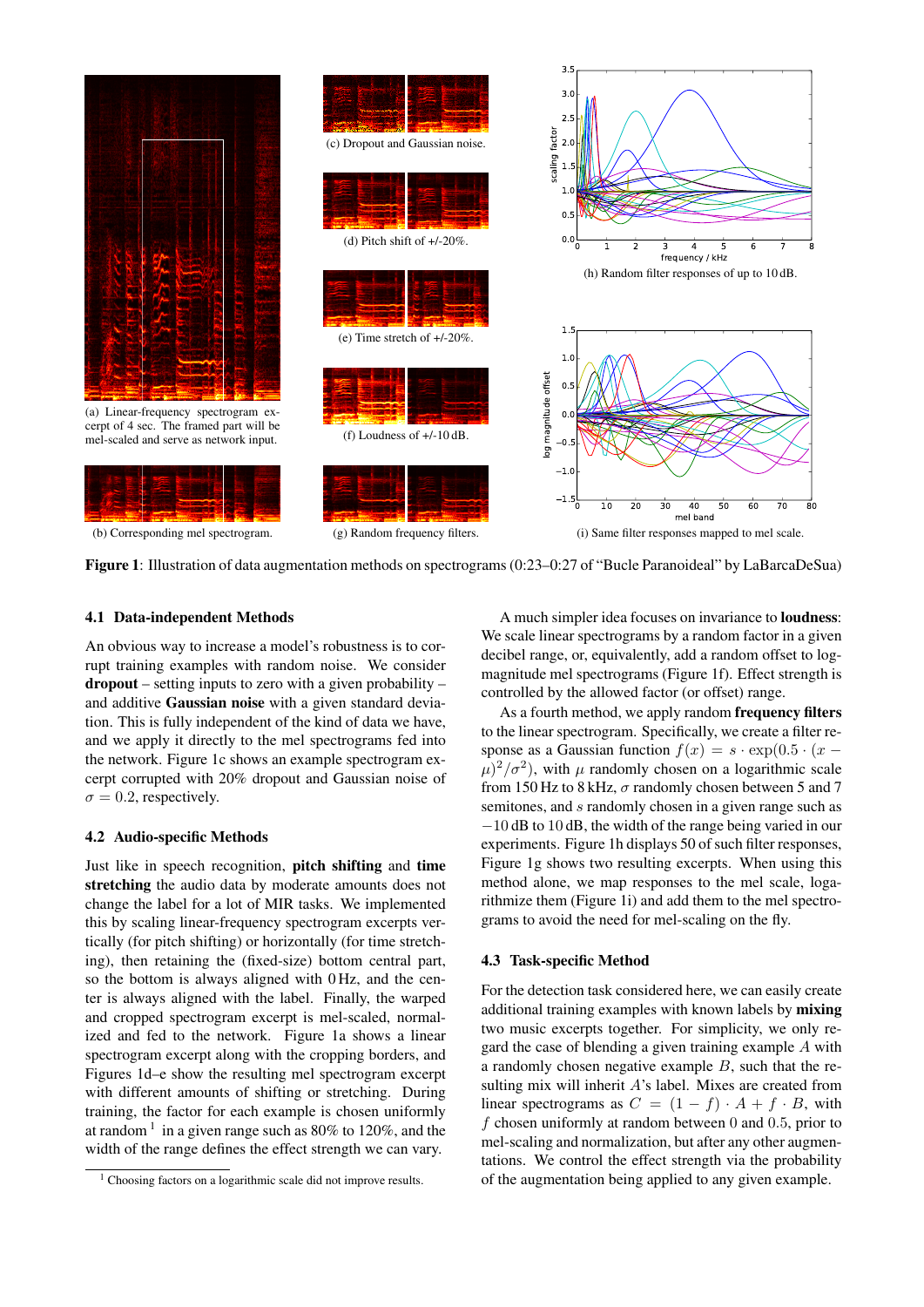

Figure 2: Classification error for different augmentation methods on internal datasets (left: *In-House A*, right: *In-House B*) Bars and whiskers indicate the mean and its 95% confidence interval computed from five repetitions of each experiment.

## 5. EXPERIMENTAL RESULTS

We first compare the different augmentation methods in isolation at different augmentation strengths on two internal development datasets, to determine how helpful they are and how to parameterize them, and then combine the best methods. In a second set of experiments, we assess the use of augmentation at test time, both for networks trained without and with data augmentation. Finally, we evaluate the best system on two public datasets, comparing against our base system and the state of the art.

#### 5.1 Datasets

In total, we work with four datasets, two of them public:

– *In-House A:* 188 30-second preview snippets from an online music store, covering a very wide range of genres and origins. We use 100 files for training, the remaining ones for evaluation.

– *In-House B:* 149 full-length rock songs. While being far less diverse, this dataset features a lot of electric guitars that share characteristics with singing voice. We use 65 files for training, 10 for validation and 74 for testing.

– *Jamendo:* 93 full-length Creative Commons songs collected and annotated by Ramona et al. [21]. For comparison to existing results, we follow the official split of 61 files for training and only 16 files each for validation and testing.

– *RWC:* The RWC-Pop collection by Goto et al. [4] contains 100 pop songs, with singing voice annotations by Mauch et al. [19]. To compare results to Lehner et al. [16], we use the same 5-fold cross-validation split (personal communication).

Each dataset includes annotations indicating the presence of vocals with sub-second granularity. Except for RWC, datasets do not contain duplicate artists.

## 5.2 Evaluation

At test time, for each spectrogram excerpt, the network outputs a value between 0 and 1 indicating the probability of voice being present at the center of the excerpt. Feeding maximally overlapping excerpts, we obtain a sequence of 70 predictions per second. Following Lehner et al. [17], we apply a sliding median filter of 800 ms to smoothen the output, then apply a threshold to obtain binary predictions. We compare these predictions to the ground truth labels to obtain the number of true and false positives and negatives, accumulated over all songs in the test set.

While several authors use the F-Score to summarize results, we follow Mauch et al.'s [19] argument that a task with over 50% positive examples is not well-suited for a document retrieval evaluation measure. Instead, we focus on classification error, and also report recall and specifity (recall of the negative class).

#### 5.3 Results on Internal Datasets

In our first set of experiments, we train our network with each of the seven different augmentation methods on each of our two internal datasets, and evaluate it on the (unmodified) test sets. We compare classification errors at the optimal binarization threshold to enable a fair comparison of augmentation methods unaffected by threshold estimation.

Figure 2 depicts our results. The first line gives the result of the base system without any data augmentation. All other lines except for the last three show results with a single data augmentation method at a particular strength.

Corrupting the inputs even with small amounts of noise clearly just diminishes accuracy. Possibly, its regularizing effects [2] only apply to simpler models, as it is not used in recent object recognition systems either [5, 11, 12]. Pitch shifting in a range of  $\pm 20\%$  or  $\pm 30\%$  gives a significant reduction in classification error of up to 25% relative. It seems to appropriately fill in some gaps in vocal range uncovered by our small training sets. Time stretching does not have a strong effect, indicating that the cues the network picked up are not sensitive to tempo. Similarly, random loudness change does not affect performance. Random frequency filters give a modest improvement, with the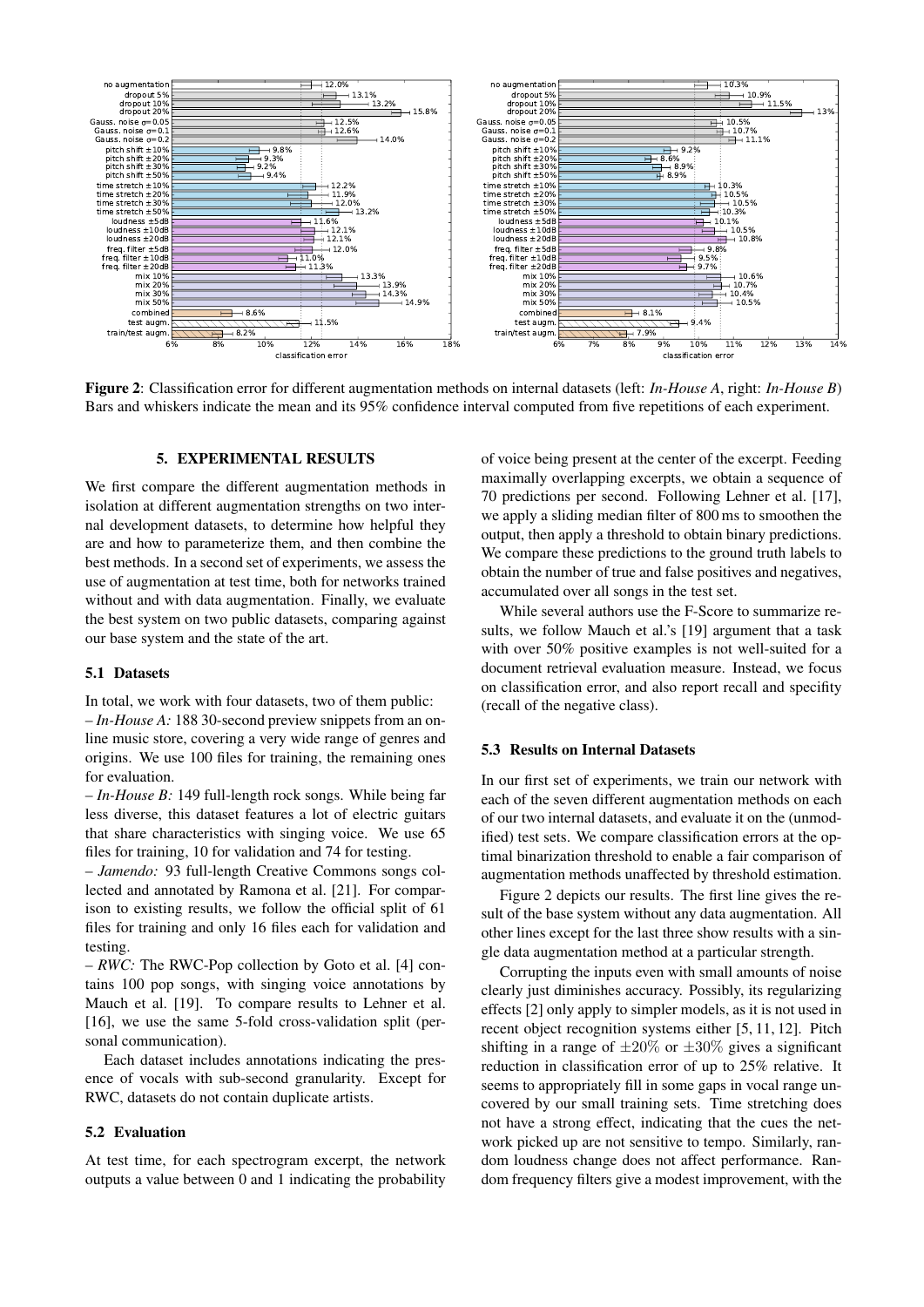| Method                  | Error    | Recall | Spec. |
|-------------------------|----------|--------|-------|
| Lehner et al. [16]      | $10.6\%$ | 90.6%  |       |
| Leglaive et al. [15]    | 8.5%     | 92.6%  |       |
| Ours w/o augmentation   | $9.4\%$  | 90.8%  | 90.5% |
| train augmentation      | 8.0%     | 91.4%  | 92.5% |
| test augmentation       | $9.0\%$  | 92.0%  | 90.1% |
| train/test augmentation | 7.7%     | 90.3%  | 94.1% |

Table 1: Results on Jamendo

| Method                  | Error   | Recall | Spec. |
|-------------------------|---------|--------|-------|
| Lehner et al. [16]      | $7.7\%$ | 93.4%  |       |
| Ours w/o augmentation   | 8.2%    | 92.4%  | 90.8% |
| train augmentation      | 7.4%    | 93.6%  | 91.0% |
| test augmentation       | 8.2%    | 93.4%  | 89.4% |
| train/test augmentation | 7.3%    | 93.5%  | 91.6% |

Table 2: Results on RWC

best setting at a maximum strength of 10 dB. Mixing in negative examples clearly hurts, but a lot less severely on the second dataset. Presumably this is because the second dataset is a lot more homogeneous, and two rock songs mixed together still form a somewhat realistic example, while excerpts randomly mixed from the first dataset are far from anything in the test set. We hoped this would drive the network to recognize voice irrespectively of the background, but apparently this is too hard or besides the task.

The third from last row in Figure 2 shows performance for combining pitch shifting of  $\pm 30\%$ , time stretching of  $\pm 30\%$  and filtering of  $\pm 10$  dB. While error reductions do not add up linearly as in [10], we do observe an additional ~6% relative improvement over pitch shifting alone.

## 5.4 Test-time Augmentation

In object recognition systems, it is customary to also apply a set of augmentations at test time and aggregate predictions over the different variants [5, 11, 12]. Here, we average network predictions (before temporal smoothing and thresholding) over the original input and pitch-shifted input of  $-20\%, -10\%, +10\%$  and  $+20\%$ . Unsurprisingly, other augmentations were not helpful at test time: Tempo and loudness changes hardly affected training either, and all remaining methods corrupt data.

The last two rows in Figure 2 show results with this measure when training without data augmentation and our chosen combination, respectively. Test-time augmentation is beneficial independently of train-time augmentation, but increases computational costs of doing predictions.

#### 5.5 Final Results on Public Datasets

To set our results in perspective, we evaluate the base system on the two public datasets, adding our combined traintime augmentation, test-time pitch-shifting, or both. For Jamendo, we optimize the classification threshold on the validation set. For RWC, we simply use the optimal threshold determined on the first internal dataset.

As can be seen in Tables 1–2, on both datasets we slightly improve upon the state of the art. This shows that augmentation did not only help because our base system was a weak starting point, but actually managed to raise the bar. We assume that the methods we compared to would also benefit from data augmentation, possibly surpassing ours.

#### 6. DISCUSSION

We evaluated seven label-preserving audio transformations for their utility as data augmentation methods on music data, using singing voice detection as the benchmark task. Results were mixed: Pitch shifting and random frequency filters brought a considerable improvement, time stretching did not change a lot, but did not seem harmful either, loudness changes were ineffective and the remaining methods even reduced accuracy.

The strong influence of augmentation by pitch shifting, both in training and at test-time, indicates that it would be worthwhile to design the classifier to be more robust to pitch shifting in the first place. For example, this could be achieved by using log-frequency spectrograms and inserting a convolutional layer in the end that spans most of the frequency dimension, but still allows filters to be shifted in a limited range.

Frequency filtering as the second best method deserves closer attention. The scheme we devised is just one of many possibilities, and probably far from optimal. A closer investigation of why it helped might lead to more effective schemes. An open question relating to this is whether augmentation methods should generate (a) realistic examples akin to the test data, (b) variations that are missing from the training and test set, but easy to classify by humans, or (c) corrupted versions that rule out inrobust solutions. For example, it is imaginable that narrow-band filters removing frequency components at random would force a classifier to always take all harmonics into account.

Regarding the task of singing voice detection, better solutions would be reached by training larger CNNs or bagging multiple networks, and faster solutions by extracting the knowledge into smaller models [6]. In addition, adding recurrent connections to the hidden layers might help the network to take into account more context in a light-weight way, allowing to reduce the input (and thus, the dense layer) size by a large margin.

Finally, we expect that data augmentation would prove beneficial for a range of other MIR tasks, especially those operating on a low level.

#### 7. ACKNOWLEDGMENTS

This research is funded by the Federal Ministry for Transport, Innovation & Technology (BMVIT) and the Austrian Science Fund (FWF): TRP 307-N23, and the Vienna Science and Technology Fund (WWTF): MA14-018. We also gratefully acknowledge the support of NVIDIA Corporation with the donation of a Tesla K40 GPU used for this research. Last but not least, we thank Bernhard Lehner for fruitful discussions on singing voice detection.